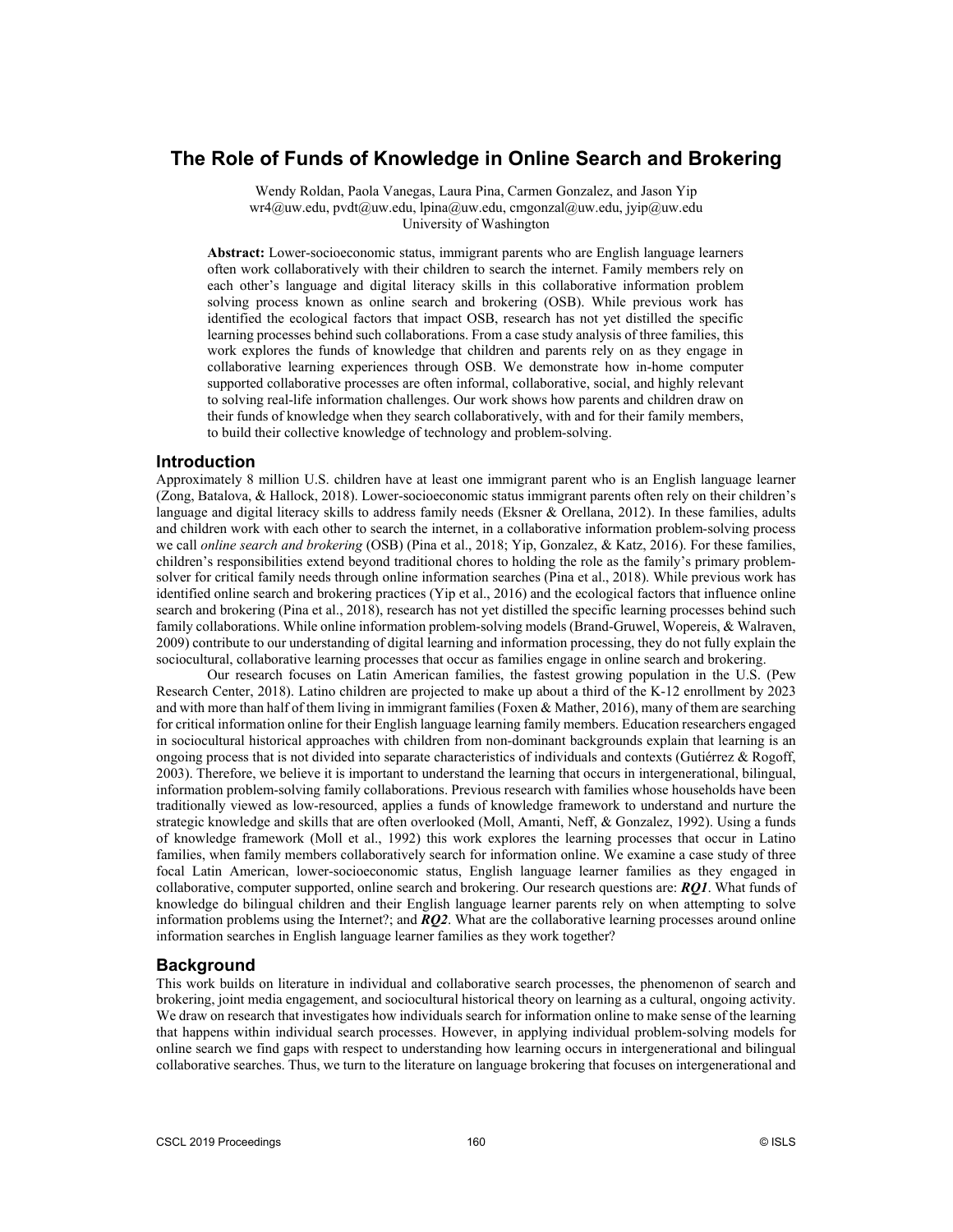bilingual problem-solving between youth and their parents to help us fill the gaps. To strengthen our literature review on online search and brokering with families, we find that joint media engagement is a particularly useful framework to examine the learning that is happening as families use media together and in the home.

### Individual and collaborative search processes

A rich body of work explores how individuals search for information online. Models like *Information Problem-Solving for the Internet* offer insights into the set of skills individuals need to search for information online. These skills include: defining, searching, scanning, processing, and organizing information (Brand-Gruwel et al., 2009). While we know much about the learning that happens within individual search processes, less is known about the process of how people collaborate together to solve information problems and the learning processes behind it (Stahl, Koschmann, & Suthers, 2006). Research on online searching as a collaborative process between individuals (Morris, 2013), shows the opportunity to reinforce and learn search skills from exposure to others' strategies (Foss et al., 2012). But much of this work has focused on skilled peer adults searching remotely together using online tools (Morris, 2013). Further, research with families engaged in informal collaborative relationships with technology suggests that participation in these activities can nurture knowledge of managing information and promoting self-direction of one's learning (Jenkins, 2006). This strand of research provides insights into the relationship between collaboration and learning but focuses on collaborative engagement in technologically mediated activities that are not information problems. From our literature review, we conclude that research on intergenerational, bilingual, collaborative search processes and learning is limited thus we turn to the communications literature that explores language brokering with youth in the home.

## Online search and brokering (OSB)

Recent literature explores how parents and children work collaboratively to address family information needs using digital resources, in a process known as online search and brokering (Pina et al., 2018). Research on immigrant youth shows how language brokering is part of everyday life as children and parents work together to address family needs (Orellana, Dorner, & Pulido, 2003). Bilingual youth work as translators and interpreters for their immigrant parents, which opens the families' access to resources and information on education, health, and finances. As families collaborate to address family needs in everyday language-brokering events, different levels of skills and expertise are leveraged, and knowledge becomes co-constructed (Eksner & Orellana, 2012). As the digital divide narrows, scholars have also explored how children become *technology brokers* to introduce and teach their parents new technologies (Nelissen & Van den Bulck, 2018). There are significant differences in how children help their parents with technology across families from different socio-economic status (Brown, Bakken, Nguyen, & Von Bank, 2007). In high-socioeconomic status families, children drive the adoption of mobile applications, technology for entertainment, and educational purposes. On the other hand, in families from a lowersocioeconomic status, children help connect their adult family members to critical information needs (e.g., finances, health, well-being) (Nelissen & Van den Bulck, 2018). Collaborative family engagement with technology also differs significantly across families. To further contextualize our work as parents and children use technology together, we draw on literature from joint media engagement.

## Joint media engagement (JME)

The nuanced interactions that occur as parents and children engage in online search and brokering is a form of joint media engagement that has not been previously studied (Pina et al., 2018). The phenomenon of joint media engagement helps us understand the experiences of people using media together as they view, play, contribute, search, and create with both traditional and digital media (Sobel et al., 2017; Takeuchi & Stevens, 2011). Previous research with families defines joint media engagement as the process of learning between children and parents as they co-create meaningful connections among interests, experiences, and representations using all forms of media and technologies that are present in children's lives (Takeuchi & Stevens, 2011). However, much of the research on joint media engagement emphasizes learning together through gaming, entertainment, and education (Gee, Takeuchi, & Wartella, 2018). Our work builds on prior research with families and technology by identifying the funds of knowledge that children and their parents draw on to problem-solve and co-create meaningful connections that extend beyond play and family fun to solve critical family needs.

## **Theoretical framework – funds of knowledge**

We apply a funds of knowledge framework to examine the collaborative, intergenerational, bilingual, information problem-solving learning processes that occur during online search and brokering with an asset-based perspective. A funds of knowledge framework allows us to understand the historically accumulated and culturally developed bodies of knowledge that are essential for household and individual well-being (Moll et al., 1992). We posit that a funds of knowledge approach allows us to capture the tacit knowledge parents and children draw on when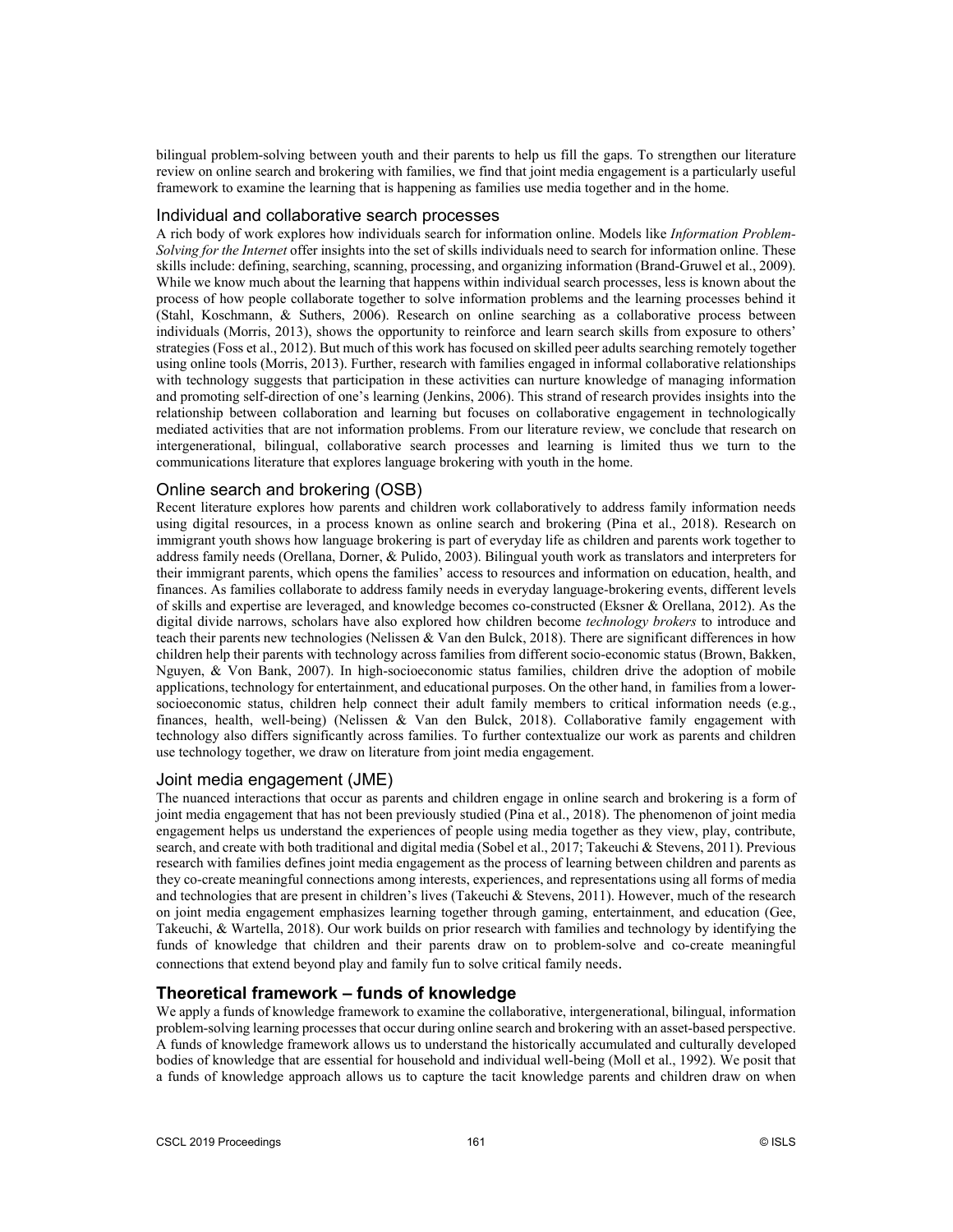engaging in online search and brokering, knowledge that is not necessarily taught but critical to family well-being. This framework allows us to push the conversation away from deficit models of learning for non-dominant students towards honoring the learning that occurs in the household and everyday activities of Latino youth and adults as they search and broker for information online collaboratively. Previous research with families whose households have been traditionally viewed as low-resourced uses funds of knowledge to refer to the strategic knowledge and skills that exist within these families (Moll et al., 1992). A person's funds of knowledge can be described as their accumulated life experiences, the skills and knowledge they use to navigate everyday life, and their cultural-historical academic and personal background knowledge. Our work builds on prior funds of knowledge research in learning and education, by identifying the knowledge and skills found in households that members use to solve information problems as a computer supported collaborative learning process.

As parents and children engage in everyday online search and brokering, we explore the learning processes that occur through a sociocultural lens by applying a funds of knowledge framework. Sociocultural scholars propose that the educational movement toward equity will occur, "as we create learning environments that connect in deep ways to the life experiences of all students" (Nasir, Rosebery, Warren, & Lee, 2006). A sociocultural lens provides new insights on issues of race, culture, and learning (Nasir et al., 2006). Learning, as a cultural process of engagement in repertoires of practices, is a process in which individual development is understood in cultural and historical contexts (Gutiérrez & Rogoff, 2003). Building on this body of work, we recognize understanding learning requires a focus on how individuals engage and participate in particular every day activities and how they draw on artifacts, tools, and others to solve problems (Nasir & Hand, 2006).

## **Methods**

For this study, we adhered to the standards and practices of a case study examination (Merriam & Tisdell, 2015). We focused on three Latin American lower-socioeconomic status, English language learner families in the Pacific Northwest and their collaborative learning experiences through engagement in online search and brokering.

This exploratory, qualitative study with three focal families is a part of a larger qualitative study. Between July 2016 and June 2017, we visited 23 families in an urban area of the Pacific Northwest, U.S., within a 32 kilometer radius of our research institution. Our participants included parents, grandparents, and children aged 10-17. Most of the adults that were a part of our study were born in Mexico, did not have a college-degree, worked in service industries, and represented a lower-socioeconomic population. At the time of this study, a tense political climate existed for Latino families therefore we relied on community center networks, local cultural events, and a paid community liaison as a part of our recruitment strategies. We conducted two separate in-home family visits per family. In-home visits allowed participants to feel comfortable in their usual search and brokering environment and allowed researchers to observe search practices within the home's digital infrastructure. In our first in-home visit (V1), we conducted separate adult and youth retrospective interviews to contextualize where and how they search. In V1 we gathered family members' perspective on their practices, strategies, and challenges when searching for information online. The interview protocol was adapted from previous work on in-home media studies (Katz & Gonzalez, 2016). Each interview (45-60 mins) was audio recorded and transcribed. Parent interviews were in Spanish and youth interviews in English. For our second in-home visit (V2), we focused on directed internet search tasks between adult-youth dyads. Visit 2 was audio recorded and screen interactions were video recorded. In V2, participants engaged in a set of imposed search tasks prompted by researchers and historical tasks of prior online searches. We take a deep dive into three specific families from this larger data set (Table 1).

Table 1: Demographics of the families

| ID             | <b>Relationship (Age)</b>       | Occupation    | <b>Adult birthplace</b> | <b>Grade completed by adult</b>   |
|----------------|---------------------------------|---------------|-------------------------|-----------------------------------|
| ∠              | Mother $(39)$ , Daughter $(10)$ | Hospitality   | Mexico                  | Primary, 4 <sup>th</sup> grade    |
| $\overline{z}$ | Grandfather (62), Grandson (12) | Food Industry | Mexico                  | Secondary, $7th$ grade            |
| 22             | Mother $(42)$ , Daughter $(15)$ | Housekeeping  | Mexico                  | Secondary, 10 <sup>th</sup> grade |

Our selection criteria for these three families are the following. (1) Each family offered insights into different household structures that influence the online search and brokering process. One family was a motherdaughter dyad within a single-parent home, another was a grandparent-grandson dyad within a seven-person home, and the third was a mother-daughter dyad within a four-person family home. (2) In a comparative analysis each family allowed us to see how despite the differences across family structures, we observed themes in the funds of knowledge used and the learning processes occurring during online search and brokering. (3) Each family offers insights into different types of devices used in the home to search for information.

For this paper, we analyzed data from V1 and V2 with three families to explore our research questions. To analyze the data, two researchers used open coding with constant comparative analysis (Merriam  $\&$  Tisdell, 2015). This iterative open-coding was done for both parent and child interviews and for an analysis of V2 video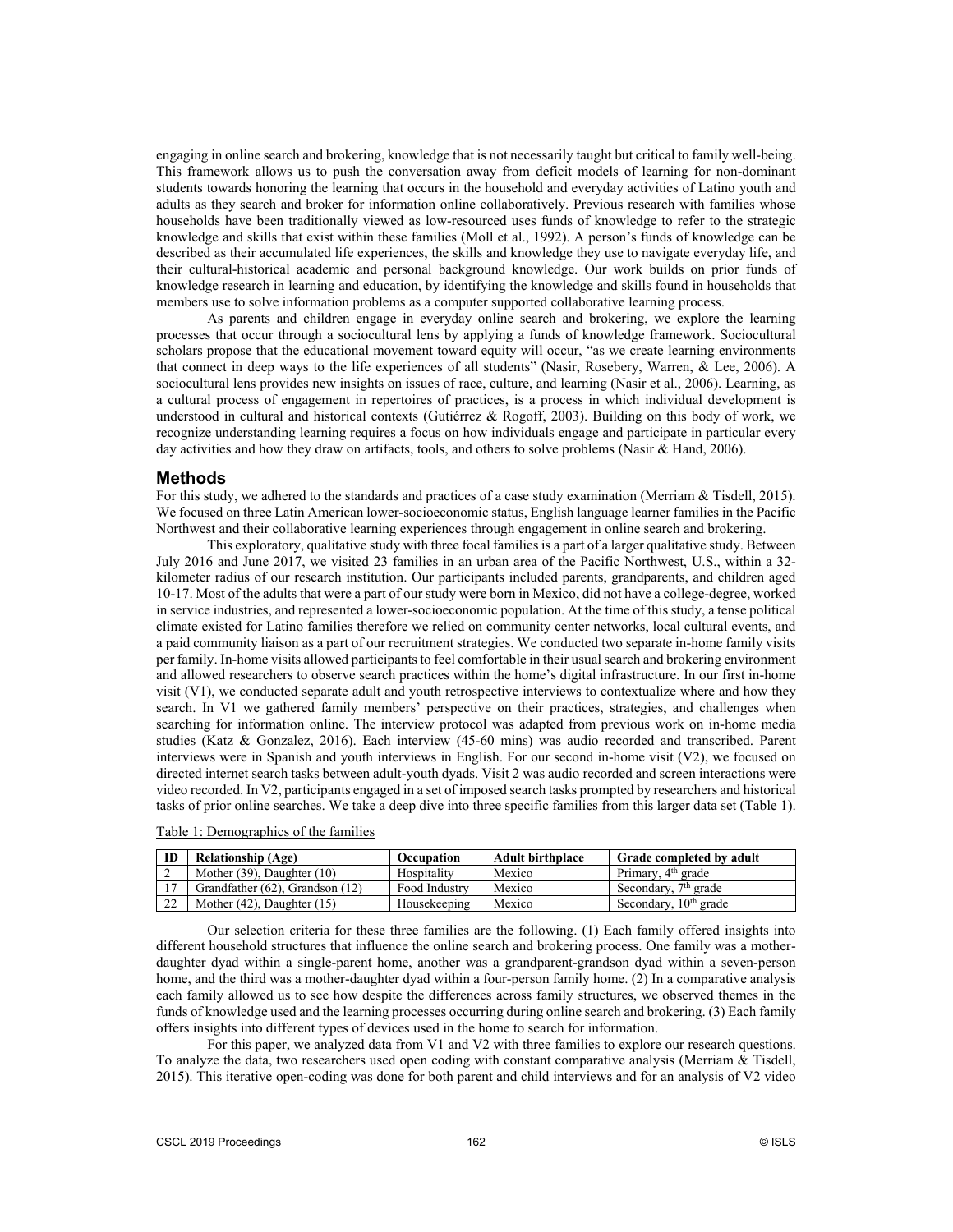data. Two researchers open-coded the data independently for themes such as technology and language brokering, information problem-solving, relationships, perceptions of learning, and strategies and challenges to searching. We coded and compared the themes to develop further categories for analysis and then systematically compared and contrasted the themes between researchers. Following open-coding, we used axial coding to make connections between funds of knowledge categories and subcategories. We performed a constant sorting and comparative analysis until theoretical saturation was reached and no new codes were generated. Finally, we looked at these themes and interpreted them using a funds of knowledge analytical lens. Data on search tasks from our second visit allowed us to triangulate interview data from our first visit to provide a rich analysis of our data.

## **Findings**

For each family, we provide a case description for context and describe a search task in-depth. We then discuss each case using a funds of knowledge analytical lens (Moll et al., 1992) to help us document the learning and knowledge in practice that is a part of online search and brokering as a daily household routine (Gutiérrez, Morales, & Martinez, 2009). We highlight the funds of knowledge that each family member brings into the collaborative information problem search process from their home and community lives (Moll et al., 1992). Each family engages in online search and brokering differently with devices, set-ups, and strategies. All quotes are translated from Spanish. We use [ ] to indicate typing on digital devices. All names used in the cases are pseudonyms, with Name<sup>A</sup> for adult, and Name<sup>C</sup> for child.

## Family 2. Norma<sup>A</sup> and Mia<sup>C</sup>

*Case Description.* Mia<sup>C</sup> is Norma<sup>A</sup>'s 10-year-old youngest daughter who helps her mom with searches on a more regular basis compared to her older sisters. Mia<sup>C</sup> is a developing yet savvy searcher, often struggling with spelling search words but consistently recognizing the need for descriptive terms to narrow her search. At the time of the study, Norma<sup>A</sup> indicated she did not feel confident with technology but was aware of technology resources through her local community networks. In V1, we learned Norma<sup>A</sup> and Mia<sup>C</sup> engaged in collaborative online search and brokering when Norma<sup>A</sup> discovered someone had taken money out of her bank account fraudulently. The woman from the bank taught Mia<sup>C</sup> how to access Norma<sup>A</sup>'s online banking information for her. During V2, we saw this financial search information problem revisited. For one of the tasks, Norma<sup>A</sup> wanted to find the closest bank near her home. Mia<sup>C</sup> clicked the search bar (Figure 1, left), and began to type using the tablet screen keyboard and her two index fingers, [*the cosest bank]*. Mia<sup>C</sup> paused as the search engine suggestions came up for *the closest bank of america* and *the closest bank of america to me.* Mia<sup>C</sup> continued to type into her search [*the cosest bank of america*] and pressed the search button to generate results. Mia<sup>C</sup> scanned the results and clicked on the Google visual map (Figure 2, right). MiaC hovered her finger over the options and explained to her mom what the results meant. Mia<sup>C</sup> noted Option A is the closest because it appeared first.



Figure 1. Norma and Mia searching for the closest bank using Google Maps.

#### Case analysis. Knowledge of linguistic translational practices

In this case, we notice how Norma<sup>A</sup> and Mia<sup>C</sup> use their funds of knowledge about each other's assets to complete their financial information search task of finding the bank nearest to them. Mia<sup>C</sup> built on her cultural repertoires of linguistic practice as she (a) translated her mom's inquiry about finding the closest bank from Spanish to English; (b) searched using key descriptive terms in English that would narrow her search for banks nearest her; (c) scanned the information presented in English; (d) relied on visuals and maps to find answers; and (e) translated the results back to Norma<sup>A</sup>. After the search was completed, Mia<sup>C</sup> explained she did not understand maps, but Norma<sup>A</sup> used her knowledge of spatial geography and relied on her lived experiences of navigating this area to understand where the bank was. Norma<sup>A</sup> and Mia<sup>C</sup> helped each other process, translate, and increase their collective understanding of finding and reading a map. We see knowledge of linguistic translational practices used in their intergenerational, bilingual, online search and brokering practices. In this example, we see Mia<sup>C</sup> engaging in a range of practices that challenge deficit notions of students' repertoires developed across non-school settings (Gutiérrez et al., 2009). As MiaC collaborative searches with and for her mom, she uses linguistic knowledge, problem-solving and search knowledge, and translation knowledge. Each of these funds of knowledge Mia<sup>C</sup> uses to search could become future resources for her learning across settings and practices, inside and outside the classroom (Gutiérrez et al., 2009).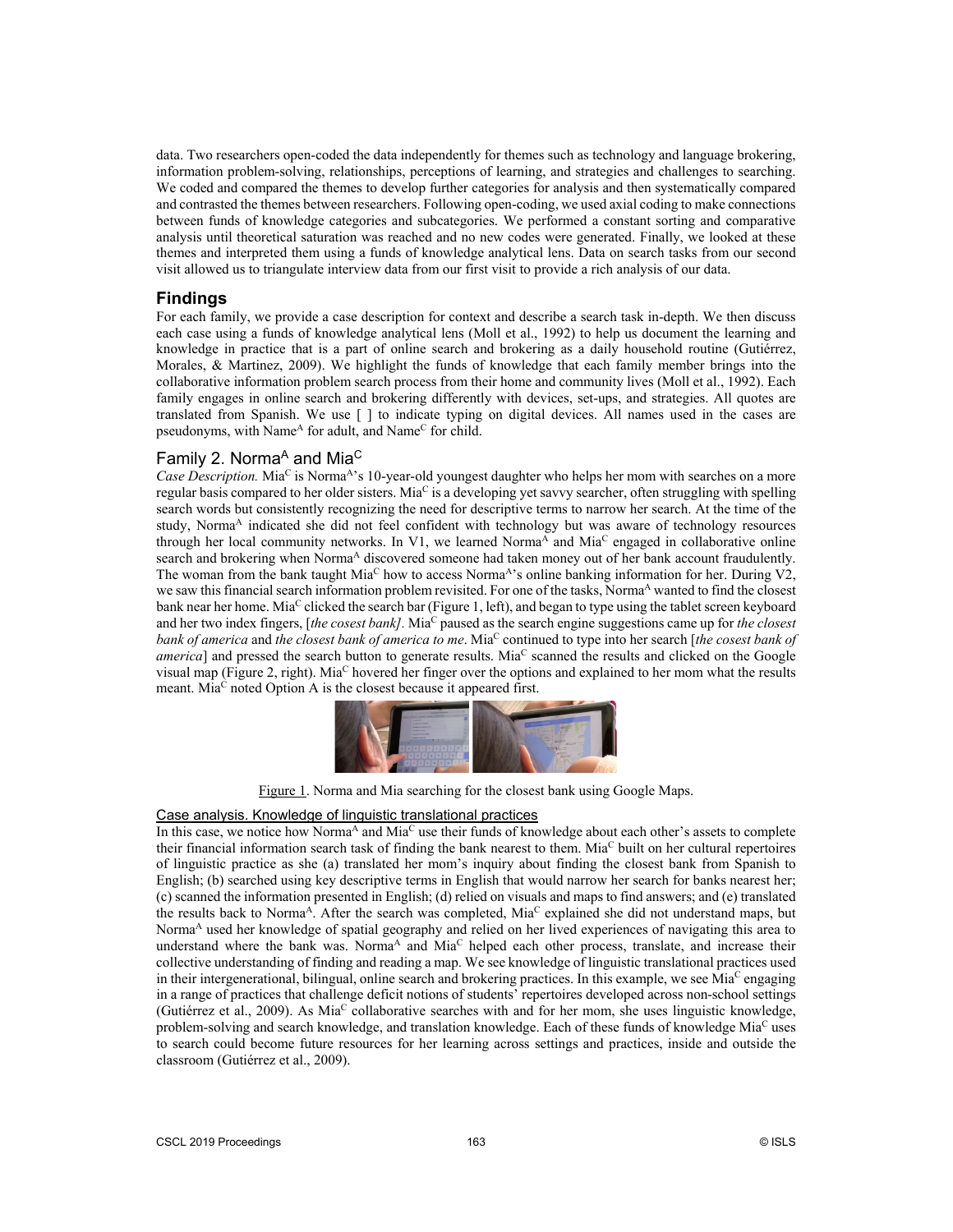## Family 17. Carmelo<sup>A</sup> and Mateo<sup>C</sup>

*Case Description.* Mateo<sup>C</sup> is Carmelo<sup>A</sup>'s 12-year-old youngest grandson who helps Carmelo<sup>A</sup> with most of his searches. Carmelo<sup>A</sup> owns a restaurant and is a lifelong learner who desires to learn more about technology. Mateo<sup>C</sup> is a visual and audio searcher who feels comfortable with technology and uses google voice to search for information. Similar to  $Mia^C$ , Mateo<sup>C</sup> struggles with spelling and instead prefers to say rather than type a word. In V1, Carmelo<sup>A</sup> told us that he searches the internet to buy things for his restaurant and preferred images to make sense of information online. In V2, we observed Carmelo<sup>A</sup> and Mateo<sup>C</sup> search together for new industrial stoves knobs for Carmelo<sup>A</sup>'s restaurant. Carmelo<sup>A</sup> wanted to buy goods on Amazon for his restaurant. Mateo<sup>C</sup> clicked on the Amazon app on a smartphone and clicked on the search bar (Figure 2, left). He moved his fingers from the search bar to the keyboard. Mateo<sup>C</sup> showed Carmelo<sup>A</sup> how to go to the search bar. Carmelo took the smartphone and typed [*buttons for]* in Spanish. Mateo<sup>C</sup> interrupted and asked if this was for clothing, but Carmelo<sup>A</sup> explained this was for stoves. When Carmelo finished typing, the Amazon app returned images of what Carmelo waslooking for. As the discussion continued, there was a disconnect between what Mateo<sup>C</sup> thought they were looking for. Mateo<sup>C</sup> typed word [*butten*] into the Amazon search bar (Figure 2, center). Mateo<sup>C</sup> said the search was not giving him what he wanted. Carmelo<sup>A</sup> took back the phone, left the Amazon app, clicked the Google app, and typed [*how* do you spell buttons in English]. Carmelo<sup>A</sup> said, "There it is! This is how I do it. But it takes me a long time." At this point Carmelo<sup>A</sup> asked Mateo<sup>C</sup> to teach him how to search using voice to be more agile. Mateo<sup>C</sup> clicked on the voice icon on Google search (Figure 2, right) and told him to just talk. Carmelo<sup>A</sup> took the phone up to close to his mouth and said, "I want to look for buttons for the stove," but the search did not work. Mateo<sup>c</sup> explained, "You have to push this button and then go. You push it and go." Carmelo<sup>A</sup> used the voice assistant again, "I want to look for buttons for the stove." Carmelo<sup>A</sup> looked and smiled at the search result images of the knobs he was looking for, having learned a new technology skill (Figure 2, right).



Figure 2. Carmelo and Mateo searching for stove knobs using the Amazon app and Google voice assistant.

### Case analysis. Knowledge of problem-solving strategies

In this case, we believe Carmelo<sup>A</sup> and Mateo<sup>C</sup> rely on each other's funds of knowledge to explore different search strategies when they face the challenge of not knowing the translation between buttons and knobs in Spanish. Carmelo relies on his lived experiences running the restaurant to explain to Mateo<sup>C</sup> what he was looking for. Mateo<sup>C</sup> sets the search up for Carmelo<sup>A</sup> by (a) previously configuring the Amazon app settings to Spanish; (b) showing him where to enter his search terms; and (c) clarifying what it is they are looking for to make sure the language translation is correct. When they get stuck, Carmelo<sup>A</sup> uses his previous knowledge related to persistence to show Mateo<sup>C</sup> how he uses the Internet to problem-solve translational challenges. Further, this example shows how each other's funds of knowledge are taken up as they explore alternative search strategies moving from the Amazon app, to Google search, to Google search voice assistant. Carmelo<sup>A</sup> observes Mateo<sup>C</sup> using the Google voice assistant and learns how to do it himself through Mateo<sup>c</sup>'s scaffolds. The two help each other conceptualize the problem, explore different internet resources to push away from challenges, and learn new language and technology skills. We see knowledge of alternative strategy exploration being taken up by Carmelo<sup>A</sup> and Mateo<sup>C</sup> as they expand their knowledge of technology to uncover the shared meaning of knobs/buttons in their multisensory (auditory and visual), intergenerational, bilingual, and online search and brokering practices.

## Family 22. Romelia<sup>A</sup> and  $Amv^C$

*Case Description.* Amy<sup>C</sup> is Romelia<sup>A</sup>'s 15-year-old daughter. Romelia<sup>A</sup> is a stay-at-home mom and relies on Amy<sup>C</sup> to search for information related to the needs of others in the home. Romelia<sup>A</sup> watches videos on YouTube to learn how to do things like braid hair or find new recipes. Amy<sup>C</sup> is a searcher who uses multiple strategies in action as she searches for her mom using her knowledge about viruses, advertisements, and web browsing. When the two engage in collaborative online search and brokering together they often sit side-by-side, co-viewing on the family desktop computer. During our first visit, we learned Romelia<sup>A</sup> wished she knew how to help her husband search for construction jobs. In V2, we observed how Amy<sup>C</sup> and Romelia<sup>A</sup> search for construction jobs for the father. Amy<sup>C</sup> asked, "What jobs do you want to help find for papa?" (Figure 3, left). Romelia<sup>A</sup> responded, "Like companies, like companies that have jobs." AmyC typed, [*construction companies hiring near me*] and clicked on the second search result, Monster.com. Romelia<sup>A</sup> noted, "Make sure the search results are local." Amy<sup>C</sup> narrowed the search by selecting the U.S. state and typed [*construction*] in the Monster.com search box. The search results come up and Amy<sup>C</sup> translated the job descriptions from English to Spanish for her mom. As Amy<sup>C</sup>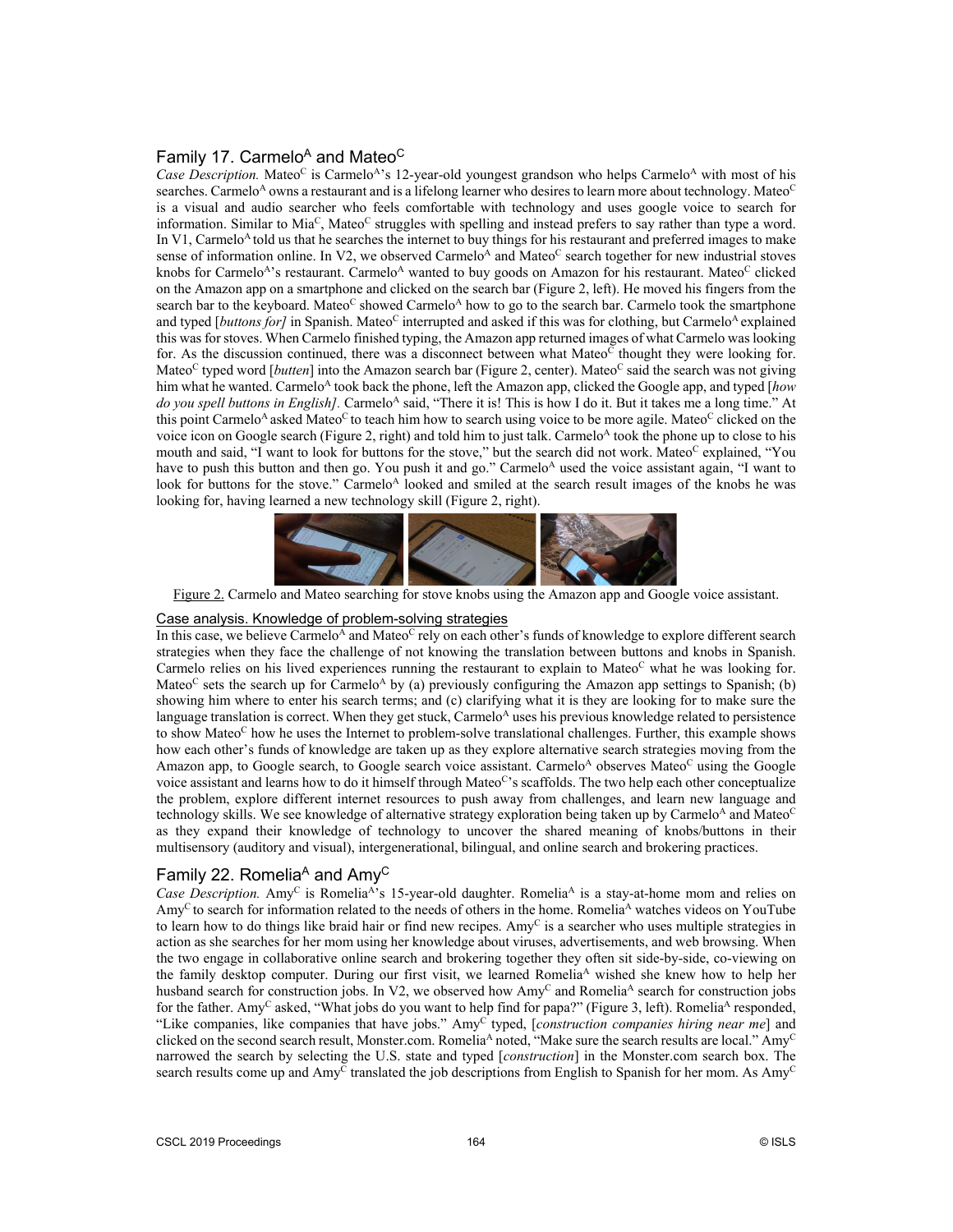simultaneously interpreted, translated, and scanned the results, she also explained why she was not clicking on job postings that require a technical or engineering degree. However, Amy<sup>C</sup> noted she was stuck. Romelia<sup>A</sup> suggested adding the word *siding* and Amy typed in [*constructing citing* (sic)]*,* which did not result in what they needed. AmyC asked, "*citing*, right?" They stepped away from the computer and look for other resources to refine their search terms. RomeliaA pointed to the father's contracting certification that showed how to spell *siding* the correct way (Figure 3, right). Amy typed, [*construction companies hiring siding installers in (U.S. state)*]*.* She translated the information to her mom. Romelia<sup>A</sup> asked, "How much do those jobs pay?" Amy noted it was about \$20 an hour. Amy<sup>C</sup> asked, "Do you want jobs for him or for his company?" Romelia<sup>A</sup> stated, "I want to look for jobs for a contractor, not jobs that hire by the hour, I want to look for big jobs because he has his company."



Figure 3. Romelia and Amy searching for construction siding jobs using online and physical resources.

### Case analysis. Knowledge of search resources

Romelia<sup>A</sup> and Amy<sup>C</sup> discuss, contribute, and move from online resources to resources in the home to move past challenges. When Amy<sup>C</sup> began the search, Romelia<sup>A</sup> used her geospatial knowledge and lived experiences of finding a job to ask Amy to narrow the search for local jobs. Amy  $\bar{c}$  used her knowledge to (a) click on a job search engine; (b) scan the job postings; (c) translate linguistically the search results; and (d) explain her interpretation of the job descriptions. When the two got stuck, Romelia<sup>A</sup> offered new search terms (siding) while  $\text{Amv}^C$ continued to scan and interpret website search results. Using knowledge of alternative resources available to them beyond the Internet they collectively (a) step away from the computer; (b) find the father's contracting license; and (c) correct their spelling of their search terms. They build on each other's funds of knowledge to conceptualize the problem, find alternative resources to spell the search term, and explain what type of job they are looking for based on the father's qualifications. We argue knowledge of search resources moves fluidly between the two as they translate across language, across physical and online, and across technical linguistic practices.

#### **Discussion**

*Funds of Knowledge in Online Search and Brokering.* In this study, we found that each individual family member contributes their own knowledge to collectively build household knowledge resources. Each child is a part of a larger social structure within the home where they rely and share their knowledge with siblings, parents, and grandparents. Across all families, we observed how  $Mia^C$ , Mateo<sup>c</sup>, and Amy<sup>C</sup>'s role as the primary searcher in their home carried "the trace of prior social relations," building on their prior actions while co-creating new knowledge with adults (Bakhtin, 1981; Vossoughi, Jackson, Chen, & Roldan, Under Review; Vygotsky, 1978). The adults usually have knowledge for the search conceptualization such as geospatial understanding, spelling clarifications, or knowledge of family resources. The children usually have critical technology proficiency and linguistic translational knowledge to search, scan, process, gather, and translate online information. During collaborative searches, each family member continually builds on the knowledge of each other's assets. This knowledge informs the ways in which children and adults set up future learning opportunities for each other within online search and brokering practices.

Further, we highlight how family members developed resilience, as they faced structural and systemic challenges to searching for information (language, access to social resources, schooling). Resilience was reinforced through funds of knowledge and resource sharing as family members relied on each other's knowledge, strategies, and skills when met with a challenge during their search process (Berkes & Ross, 2013). Across all families, we observed resilience at the level of the individual and the household as interrelated, with family members actively developing their shared resilience through capacity building and collaborative learning while engaged in online search and brokering (Berkes & Ross, 2013). The families persisted and relied on their funds of knowledge (translational practices, problem-solving, search resources) collaboratively to solve their information problems when they got stuck or tried to problem-solve through the unknown. For the majority of the adults in this study, the United States is not their home country. With this information, we can see the funds of knowledge related to resilience, problem-solving through new situations, and strategies to move beyond challenging situations while engaging in online search and brokering in our data. Building on sociocultural theories of learning, we offer this analysis as a way to help us construct classrooms that draw on the funds of knowledge that students bring from their home and everyday experiences to promote holistic and equitable development and learning (Gutiérrez & Rogoff, 2003).

*Collaborative Learning Processes in Online Search and Brokering.* In contrast to highly individualized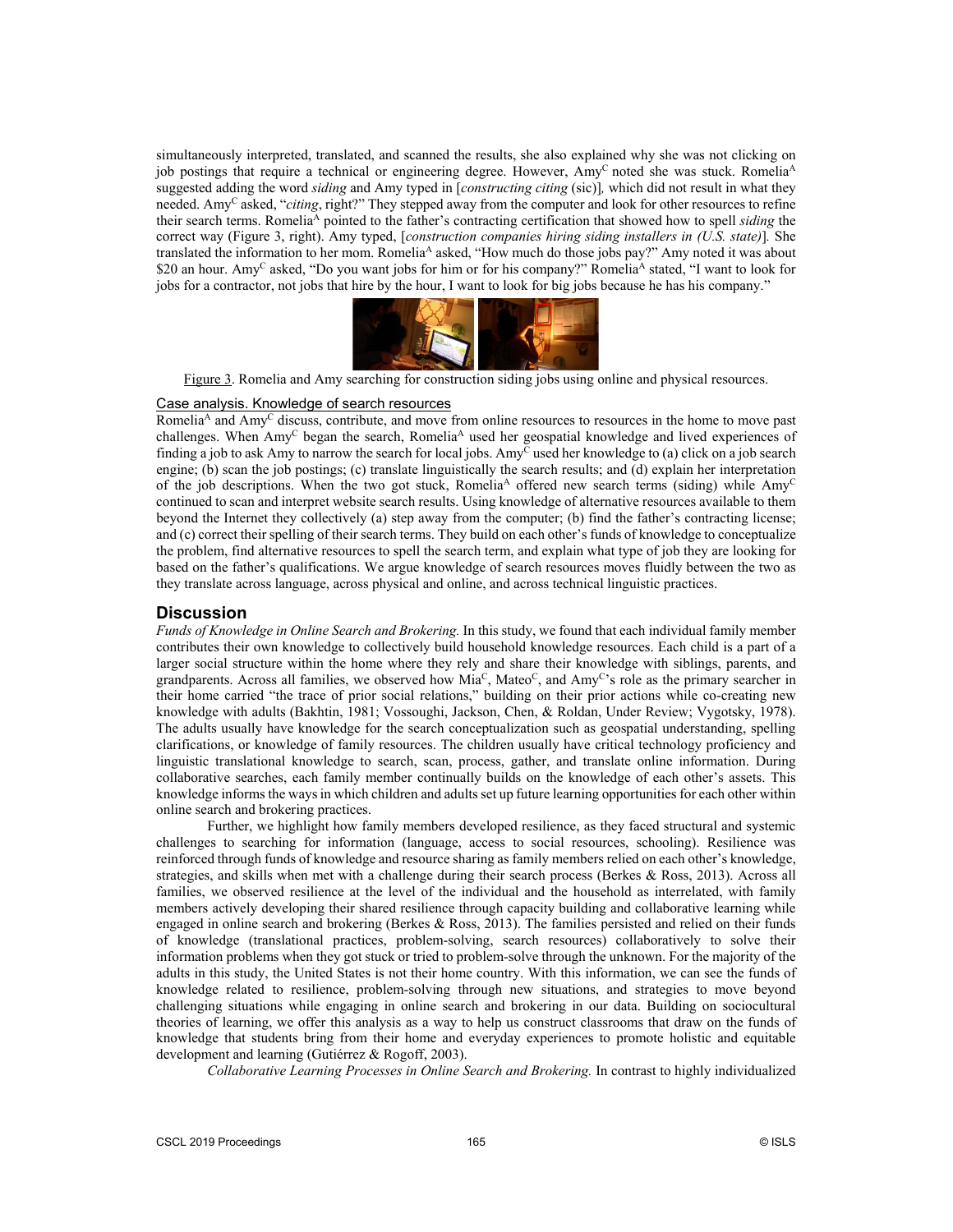instructional systems (e.g., formal school), we demonstrate learning processes in-the-home are often informal, collaborative, highly social, and highly relevant to solving real-life information access challenges. Through our thematic analysis of the funds of knowledge that adults and children draw on while they engage in collaborative online search and brokering with their families, we offer a nuanced understanding of computer supported collaborative learning processes happening within the home. We contribute to studies of joint media engagement (Takeuchi & Stevens, 2011) by identifying the funds of knowledge Latino families draw on to problem-solve and co-create solutions that extend beyond play to solve critical family needs. Joint media engagement is not just about learning together through gaming, entertainment, or educational technologies. Instead, we highlight the ways that family members work together as a group to solve information problems using online connected technologies. Work within CSCL notes that group cognition forms as a result of collaborative knowledge building in which meaning is created across the utterances of different people (Stahl, 2006). In our cases, all of the adults and youth act in a joint activity to problem-solve for their family needs. The shared construction of meaning occurs as both adult and child engage through intersubjectivity of language, technological interactions, information problem-solving, and family funds of knowledge. For many of these families, the group remains at the synchronous level, in which adult and child work together around an interactive device (e.g., desktop, tablet, laptop, smartphone) to collaborative solve their family information needs. We believe our research in this area contributes to CSCL as there is a need to identify how technology and online information problem-solving for family needs supports how people learn, and uncovering what challenges lie ahead.

*Implications for Educators.* As online search and brokering plays a major part of family practices, our work highlights the funds of knowledge that are evident as parents and children search together, which educators can utilize in the classroom to design instructional materials that are relevant to students' family responsibilities. Overall, while our findings focus on a specific group of Latin American families with English language learner parents from a lower-socioeconomic status, family information search and collaboration happen across all contexts and ages. For example, other immigrant English language learner families might search for health information for elderly family members together. Individuals must use similar processes of finding information together, making sense of that information, and translating that information by closely drawing on their funds of knowledge at each step of the information problem-solving model. By examining a) the funds of knowledge families use in online search and brokering and b) the computer supported collaborative learning processes in online information search, we are better able to provide instructional design implications to help schools, libraries, and community centers attend to culture in understanding students' learning. Our work opens up new opportunities to bridge home and school through the computer supported collaborative learning process that are embedded in children's every day practices. Our findings can help educators consider family roles when designing curricula. Future work could examine the unique challenges of English language learning students and how their search practices might fluctuate across formal and informal contexts.

### **Conclusion**

We argue that an intergenerational online search and brokering process is different compared to collaborative online information problem-solving that happens between classroom peers or between co-workers. Our research shows how both parents and children draw on their funds of knowledge when they search collaboratively, with and for their family members, to build their collective knowledge of technology and problem-solving. Through the metaphor of a jigsaw puzzle, we can begin to understand how collaborative problem-solving takes first, the identification of knowledge and skills and secondly, the learning processes behind figuring out how to can arrange, turn, and shift the puzzle pieces, in this case the funds of knowledge, to solve the information problem at hand. The CSCL community can benefit from an understanding of how online search and brokering is a form of collaborative learning around technologies, given it is the daily reality for millions of bilingual children.

### **References**

- Bakhtin, M. M. (1981). The dialogic imagination: Four essays by mm bakhtin (m. holquist, ed.; c. emerson & m. holquist, trans.). Austin: University of Texas Press.
- Berkes, F., & Ross, H. (2013). Community Resilience: Toward an Integrated Approach. Society & Natural Resources, 26(1), 5–20. https://doi.org/10.1080/08941920.2012.736605
- Brand-Gruwel, S., Wopereis, I., & Walraven, A. (2009). A descriptive model of information problem solving while using internet. Computers & Education, 53(4), 1207–1217.
- Brown, B. B., Bakken, J. P., Nguyen, J., & Von Bank, H. G. (2007). Sharing information about peer relations: Parent and adolescent opinions and behaviors in Hmong and African American families. New Directions for Child and Adolescent Development, 2007(116), 67–82.
- Eksner, H. J., & Orellana, M. F. (2012). Shifting in the zone: Latina/o child language brokers and the co-